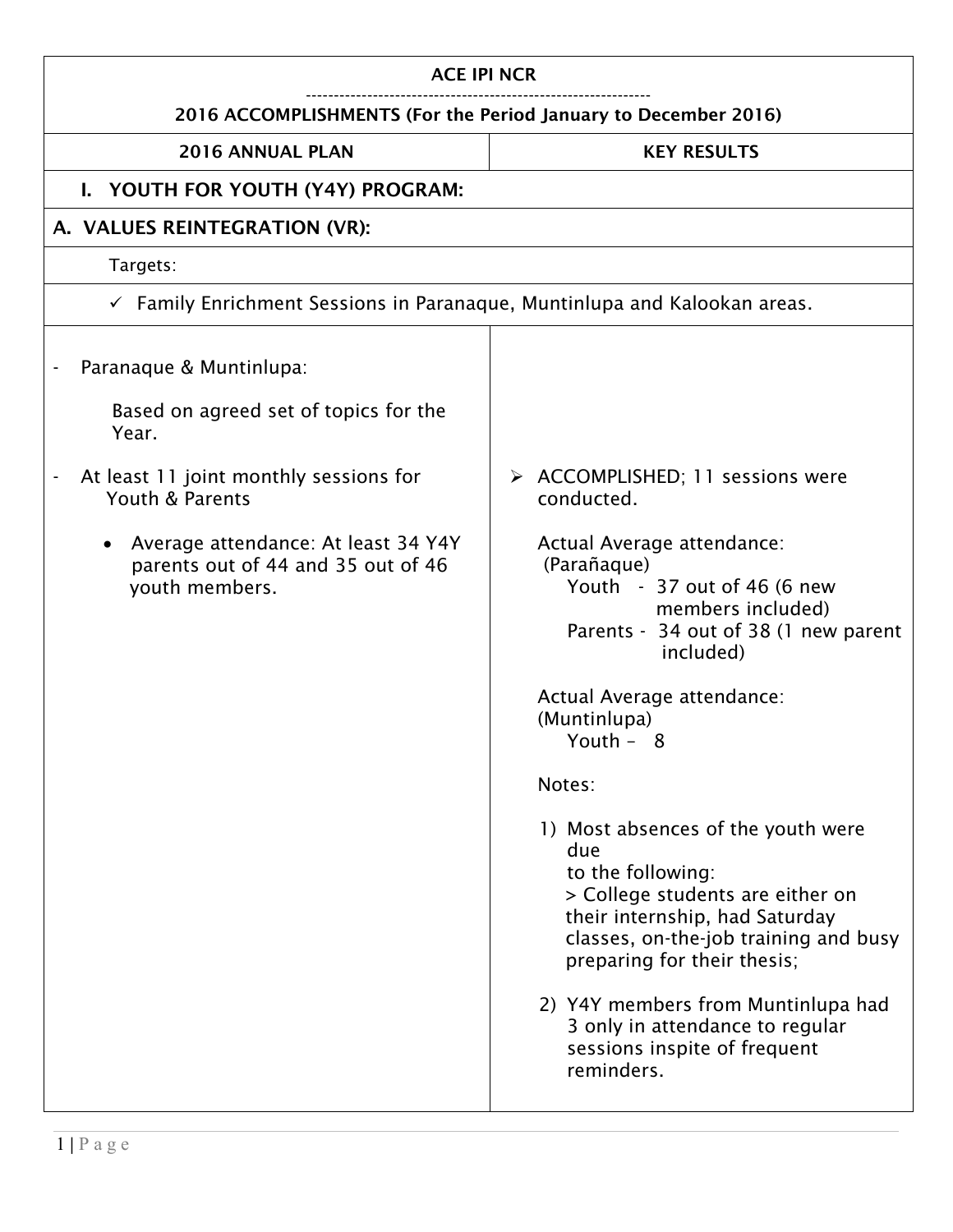| 2016 ANNUAL PLAN                                                                                                                                                                                                                                | <b>KEY RESULTS</b>                                                                                                                                                                                                                                                                                                                                                                                                                                                                                                                                                                                                                                                                                                                                                                                    |
|-------------------------------------------------------------------------------------------------------------------------------------------------------------------------------------------------------------------------------------------------|-------------------------------------------------------------------------------------------------------------------------------------------------------------------------------------------------------------------------------------------------------------------------------------------------------------------------------------------------------------------------------------------------------------------------------------------------------------------------------------------------------------------------------------------------------------------------------------------------------------------------------------------------------------------------------------------------------------------------------------------------------------------------------------------------------|
|                                                                                                                                                                                                                                                 | $\triangleright$ Outcome: Marked improvement<br>manifested by being more responsible<br>and respectful both in school and in<br>their respective homes; more interactive<br>and participative during Values<br>Reintegration sessions particularly<br>when called to share on a specific topic.<br>Some parents also noted that their<br>children are already verbalizing their<br>problems encountered in school. They<br>are becoming more persevering in<br>doing their assignments and projects<br>on time.                                                                                                                                                                                                                                                                                       |
| - Kalookan:<br>Ten (10) monthly sessions; 2 joint and 8<br>for youth only.<br>Attendance: At least 4 of 5 parents<br>and 5 of 6 youth member-<br>beneficiaries<br>a.1. Assessment and Review of 2015<br>topics/ sessions in Kalookan area only. | > PARTIALLY ACCOMPLISHED; Average of<br>4 youth out of 6 expected participants<br>attended the 1 joint & 8 separate<br>sessions; Only 4 parents attended the<br>joint session.<br>Note: Only 9 sessions were conducted<br>due to the following:<br>1) Unavailability of participants because<br>most of them are working on their<br>projects and class schedules are<br>conflicting.<br>2) Hospitalization & eventual death of<br>facilitator's sister.<br>Outcome: Youth members are<br>becoming more honest in expressing<br>their personal sentiments and opinions<br>on issues and problems that affect<br>them and families; regular attendance<br>of Sunday masses; willingly<br>volunteered their services to help<br>another person in need and became<br>more articulate as prayer leaders. |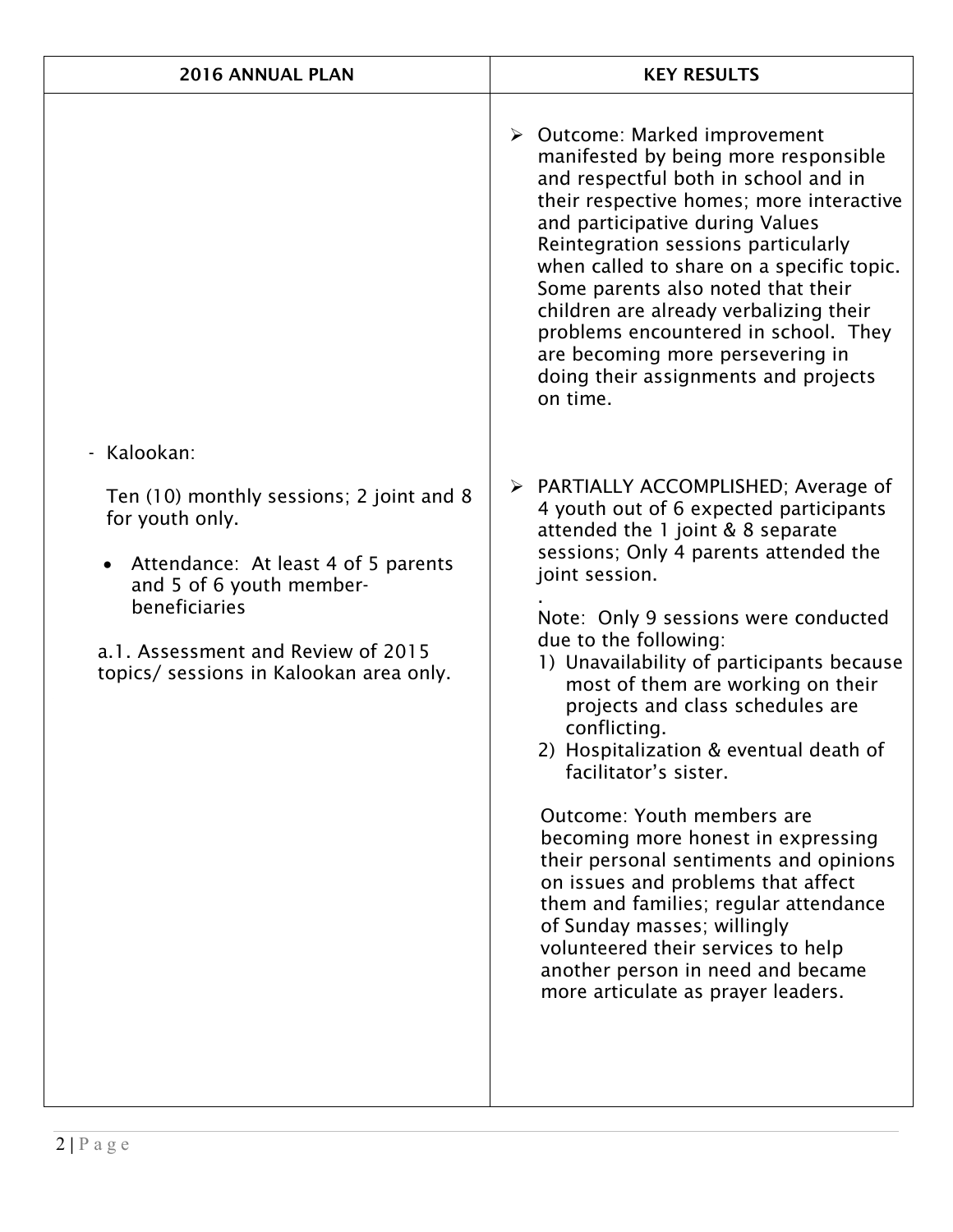| 2016 ANNUAL PLAN                                                                                                                            | <b>KEY RESULTS</b>                                                                                                                                                                                                                                                                                                                                                                                                                                                                                                                                                                                                                                                                                                                                                                                                                                                                                                                                                                                                                                                               |
|---------------------------------------------------------------------------------------------------------------------------------------------|----------------------------------------------------------------------------------------------------------------------------------------------------------------------------------------------------------------------------------------------------------------------------------------------------------------------------------------------------------------------------------------------------------------------------------------------------------------------------------------------------------------------------------------------------------------------------------------------------------------------------------------------------------------------------------------------------------------------------------------------------------------------------------------------------------------------------------------------------------------------------------------------------------------------------------------------------------------------------------------------------------------------------------------------------------------------------------|
| b. Leadership Training for Youth $(3^{rd})$<br>Parañaque: One whole day session to<br>be attended by at least 29 Y4Y<br>member participants | > ACCOMPLISHED; 2 whole day sessions<br>on "Gabay-Aral" or "Guideposts to<br>Knowledge" held last May 7 & 14, 2016<br>conducted and sponsored by JCI<br>Manila; held at their Arroceros<br>Headquarters in Manila.<br>Noted: A total of 34 youth members<br>participated. If compared with the past<br>years' JCI Manila's seminars, this year<br>was more inspirational and one that<br>enhanced the personalities of the<br>youth.<br>There were 5 Resource speakers in all<br>and 6 Jaycees led by Marvin Navarro,<br>Director for Community and Youth<br>Development -all of whom assisted in<br>facilitating the flow of the program.<br>The JCI President, Ramiro N.<br>Villavicencio also gave a message. ACE<br>IPI President Virgie M. Bruce assisted<br>by VP Tessie Gomez presented the<br>certificates of appreciation and gifts to<br>JCI Manila, the respective speakers,<br>members and JCI Sen. Randy Manaloto.<br>Each youth participant also received<br>his/her respective certificate of<br>attendance.<br>$\triangleright$ The topic was focused on "How to |
|                                                                                                                                             | <b>Excel Towards becoming Champions"</b><br>through sharing, lecture, practicum,<br>games and open forum.                                                                                                                                                                                                                                                                                                                                                                                                                                                                                                                                                                                                                                                                                                                                                                                                                                                                                                                                                                        |
|                                                                                                                                             | $\triangleright$ Lessons learned as follows:<br>• God gives the biggest battle to the<br>strongest soldiers.<br>• As young people, continue to dream<br>and pursue that dream; do not be<br>afraid of struggles and never give-<br>up.                                                                                                                                                                                                                                                                                                                                                                                                                                                                                                                                                                                                                                                                                                                                                                                                                                           |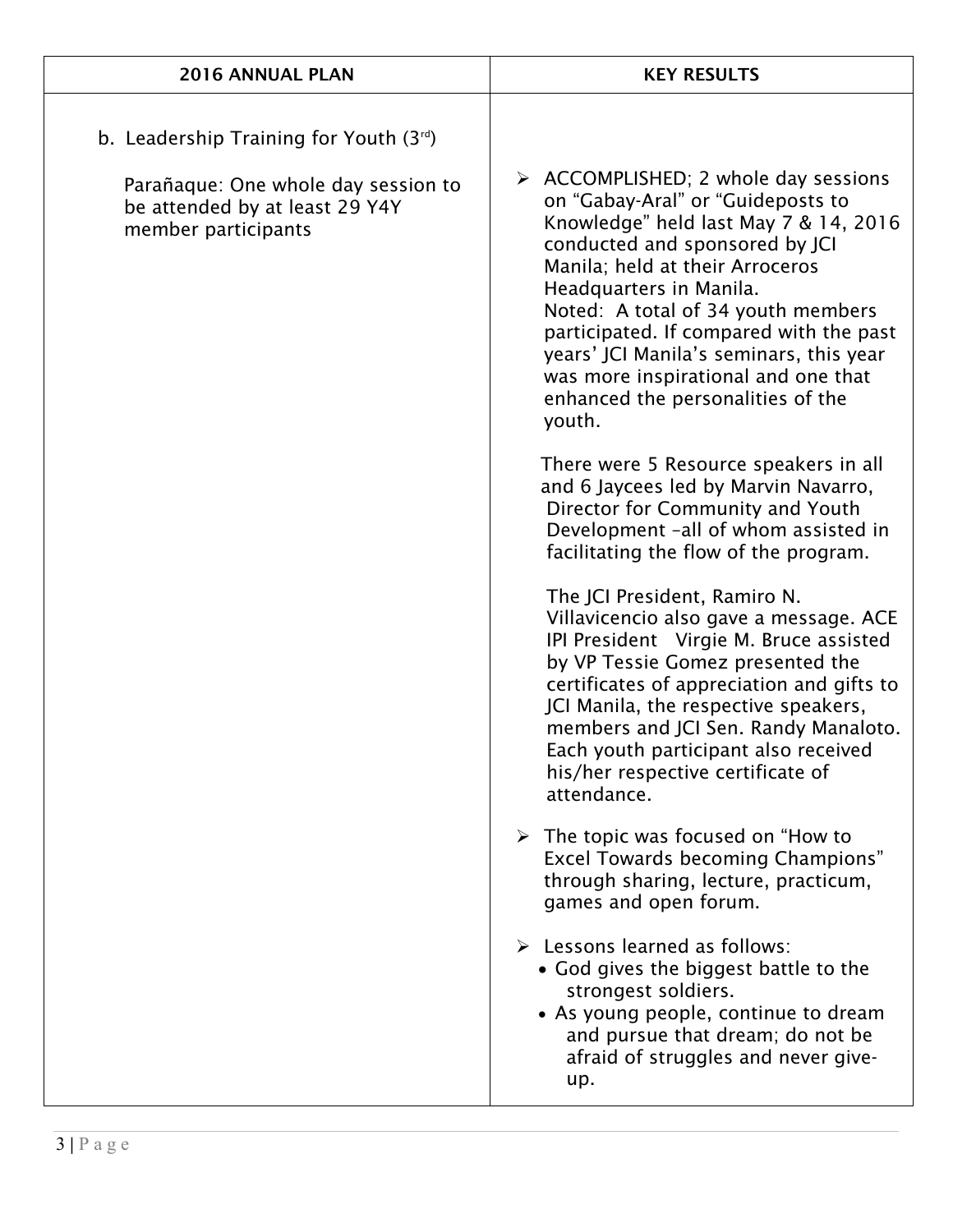| 2016 ANNUAL PLAN                                                                                                         | <b>KEY RESULTS</b>                                                                                                                                                                                                                                                                                                                                                                                                                                                                                                                                                                              |
|--------------------------------------------------------------------------------------------------------------------------|-------------------------------------------------------------------------------------------------------------------------------------------------------------------------------------------------------------------------------------------------------------------------------------------------------------------------------------------------------------------------------------------------------------------------------------------------------------------------------------------------------------------------------------------------------------------------------------------------|
|                                                                                                                          | • Real leaders are ordinary people with<br>extraordinary determination.<br>• Believe in yourself and in what you<br>can do.<br>• There are 2 important things to<br>remember in public speaking, i.e.,<br>organize your thoughts while<br>conquering your emotions or<br>nervousness and to connect to<br>audience or people you are talking<br>to.<br>• In life, there are 3 things that you<br>should be able to get from other<br>people. That they decide to "like<br>you, to trust you and to believe in<br>you.                                                                           |
| b. Regular monitoring of attendance in<br>Parish-based activities.<br>Parañaque: All youth & parent<br>members.          | > ACCOMPLISHED; monthly attendance of<br>parish-based activities monitored &<br>reported by Area Coordinators during<br>monthly meetings.<br>$\triangleright$ Only 5 out of 6 youth are able to<br>regularly attend Sunday Masses.                                                                                                                                                                                                                                                                                                                                                              |
| Kalookan: All youth members only<br>c. Christmas Recollection Note: This also<br>serves as last VR session in all areas. | $\triangleright$ The Christmas Fellowship for youth and<br>parents was held last December 4, 2016<br>at ACE IPI's office. This was attended<br>by 42 youth from Parañaque & 4 from<br>Kalookan, 38 parents from Parañaque &<br>2 from Kalookan, 13 volunteers, 14<br>quests (donors and friends of ACE IPI),<br>and 9 Y4Y graduates. No<br>representatives from Y4Y members<br>from Muntinlupa.<br>The anniversary was opened with a<br>Eucharistic celebration and a program<br>with messages from ACE IPI Vice<br>President, former Values Formation<br>facilitators and Engr. Gerry David of |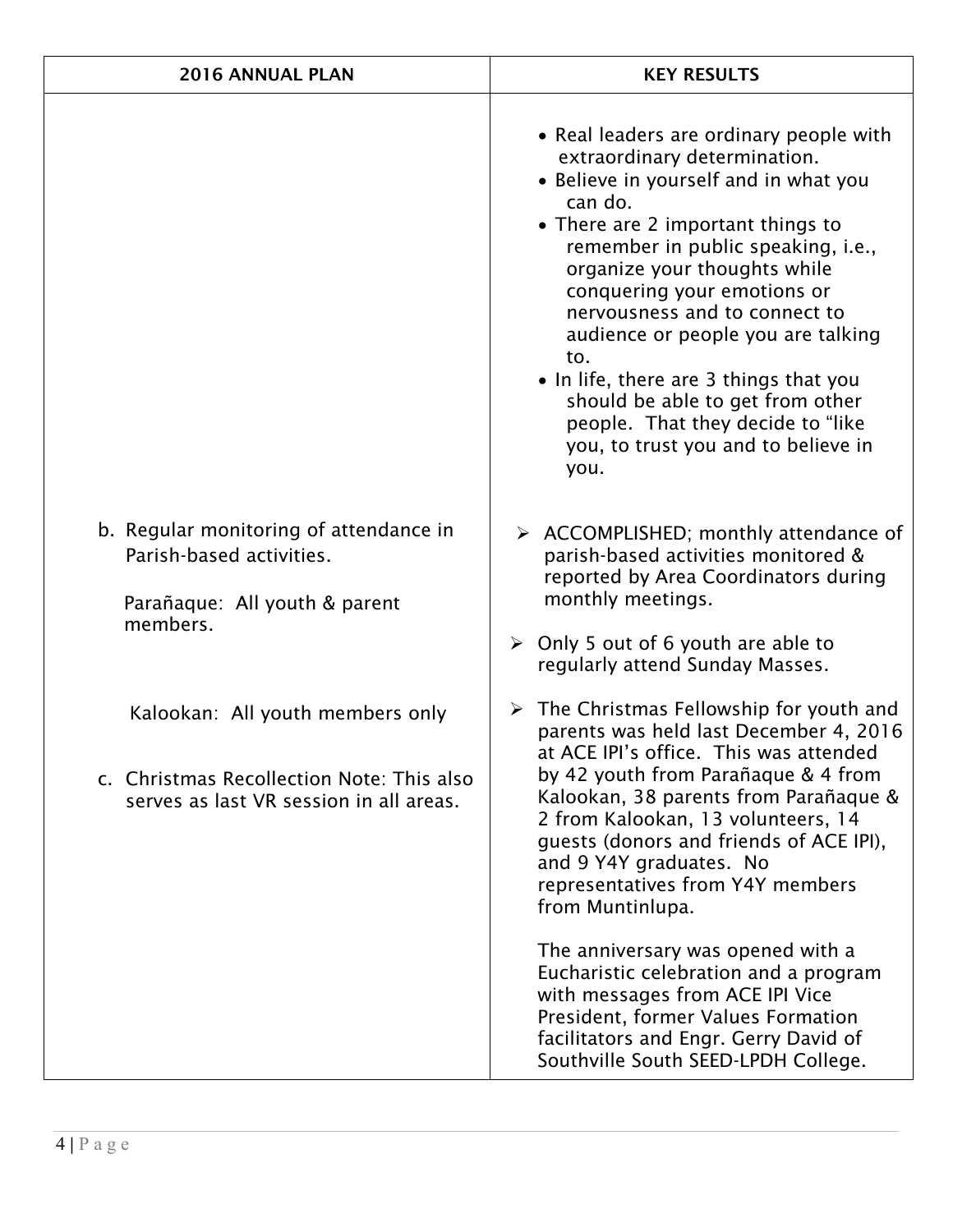| 2016 ANNUAL PLAN                                                                                                                                                                                                                                                                                                                 | <b>KEY RESULTS</b>                                                                                                                                                                                                                                                                                                                                                    |
|----------------------------------------------------------------------------------------------------------------------------------------------------------------------------------------------------------------------------------------------------------------------------------------------------------------------------------|-----------------------------------------------------------------------------------------------------------------------------------------------------------------------------------------------------------------------------------------------------------------------------------------------------------------------------------------------------------------------|
|                                                                                                                                                                                                                                                                                                                                  | The program included dance & song<br>numbers from Y4Y Parañaque, a<br>touching message of gratitude to ACE<br>IPI for the past decade from Y4Y<br>Kalookan, a short comedy-skit from<br>Parañaque Area Coordinators, raffle<br>prizes sponsored by ACE IPI President<br>and Y4Y working graduates and the<br>annual ACE IPI's Christmas packages<br>for Y4Y families. |
| B. EDUCATIONAL ASSISTANCE: (EA) (K-12, Vocational and College courses)                                                                                                                                                                                                                                                           |                                                                                                                                                                                                                                                                                                                                                                       |
| Targets:                                                                                                                                                                                                                                                                                                                         | At least 62 youth: (Junior & Senior High School & College students) in 5 areas                                                                                                                                                                                                                                                                                        |
| $\checkmark$ School supplies (Actual/In-Kind)<br>- Parañaque: Junior H.S. - 5; Senior H.S.<br>$9$ ; College - 23<br>- Kalookan: College - 5<br>Muntinlupa: Junior H.S. - 2; Senior H.S.<br>2; Vocational - 3; College - 2<br>- Tinglayan, Kalinga: Junior<br>$H.S. - 2$<br>- Cagayan de Oro: Junior H.S. - 5<br>> School uniform | Total # served in all areas: 74<br>> ACCOMPLISHED; 10 Junior H.S., 8 Senior<br>H.S. & 22 college students from<br>Parañaque; 5 college students from<br>Kalookan; 7 junior H.S., 1 Senior H.S.,<br>2 Vocational, 7 College students from<br>Muntinlupa; 2 Junior H.S. from Tinglayan<br>& 10 from Cagayan de Oro were provided<br>with school supplies.               |
| Cagayan de Oro - Junior H.S. - 5                                                                                                                                                                                                                                                                                                 | > ACCOMPLISHED; 10 Junior H.S. students<br>provided with school uniform<br>Note: Target of 5 was increased to 10<br>during the Teleconference held last Feb.<br>2016.                                                                                                                                                                                                 |
| Daily Fare-support<br>≻<br>- Parañaque: Junior H.S. - 5;                                                                                                                                                                                                                                                                         | > ACCOMPLISHED; 10 Junior H.S. students<br>availed of their daily fare-support.<br>Note: Target of 5 was increased to 10<br>because the additional 5 Junior H.S.<br>students on the waiting list completed<br>the required number of attendance to<br>ACE IPI activities prior to school opening.                                                                     |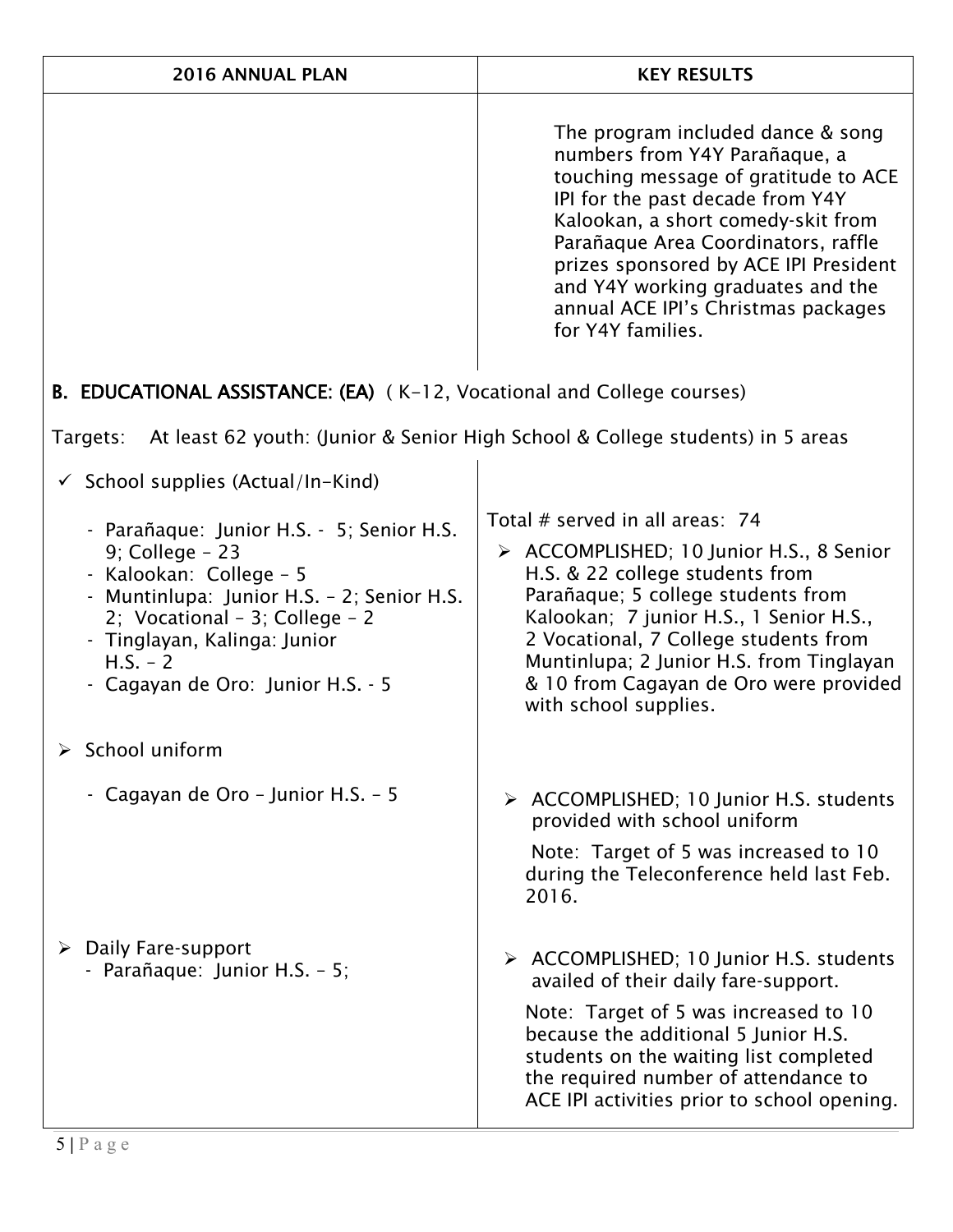|                       | 2016 ANNUAL PLAN                                                                                                                                                                                            | <b>KEY RESULTS</b>                                                                                                                                                                                                                      |
|-----------------------|-------------------------------------------------------------------------------------------------------------------------------------------------------------------------------------------------------------|-----------------------------------------------------------------------------------------------------------------------------------------------------------------------------------------------------------------------------------------|
|                       | $\triangleright$ Tuition and fare allowance for Senior H.S.<br>& College<br>- Parañaque: Senior H.S. - 9; College -<br>23 (9 out of 23 are under the<br>scholarship program of South SEED-<br>LPDH College) | > ACCOMPLISHED; 8 Senior H.S. & 22 (9)<br>out of 22 are under the scholarship<br>program of South SEED-LPDH College)<br>from Parañaque & 5 College students<br>from Kalookan were provided their<br>tuition and fare-allowance on time. |
|                       | - Kalookan: College - 5                                                                                                                                                                                     | Note: From the targets, one Senior H.S.<br>dropped out from the program due to<br>early pregnancy while 1 Vocational<br>student decided not to pursue his<br>college education anymore                                                  |
|                       | $\triangleright$ Tuition fee<br>- Kalinga, Tinglayan: 4 College                                                                                                                                             | > PARTIALLY ACCOMPLISHED; only 1 out of<br>4 availed of the tuition fee assistance<br>because the other 3 college students did<br>not comply with ACE IPI's requirements.                                                               |
|                       | $\triangleright$ Project Support<br>- Parañaque: Junior H.S. - 5                                                                                                                                            | > ACCOMPLISHED; 9 out of 10 provided<br>with their project support on time.                                                                                                                                                             |
| $\blacktriangleright$ | <b>School Books</b><br>- Cagayan de Oro: Junior H.S. - 5                                                                                                                                                    | > ACCOMPLISHED; 10 Junior H.S. students<br>availed of support                                                                                                                                                                           |
|                       | $\triangleright$ Re-orientation of Y4Y program's policies<br>and procedures and Renewal of<br>Memorandum of Agreement between<br>ACE IPI & Y4Y youth and parent<br>members.                                 |                                                                                                                                                                                                                                         |
|                       | - All target EA youth beneficiaries & their<br>parents from Parañaque, Kalookan &<br>Muntinlupa areas                                                                                                       | > ACCOMPLISHED; All 40 Y4Y youth<br>member-beneficiaries from Parañaque<br>together with their parents (37) attended<br>the reorientation session and renewed<br>their MOA.                                                             |
|                       |                                                                                                                                                                                                             | Note: Person in-charge from Muntinlupa<br>has not yet submitted their MOA to ACE<br>IPI's office inspite of frequent follow-ups.                                                                                                        |
|                       |                                                                                                                                                                                                             |                                                                                                                                                                                                                                         |
|                       |                                                                                                                                                                                                             |                                                                                                                                                                                                                                         |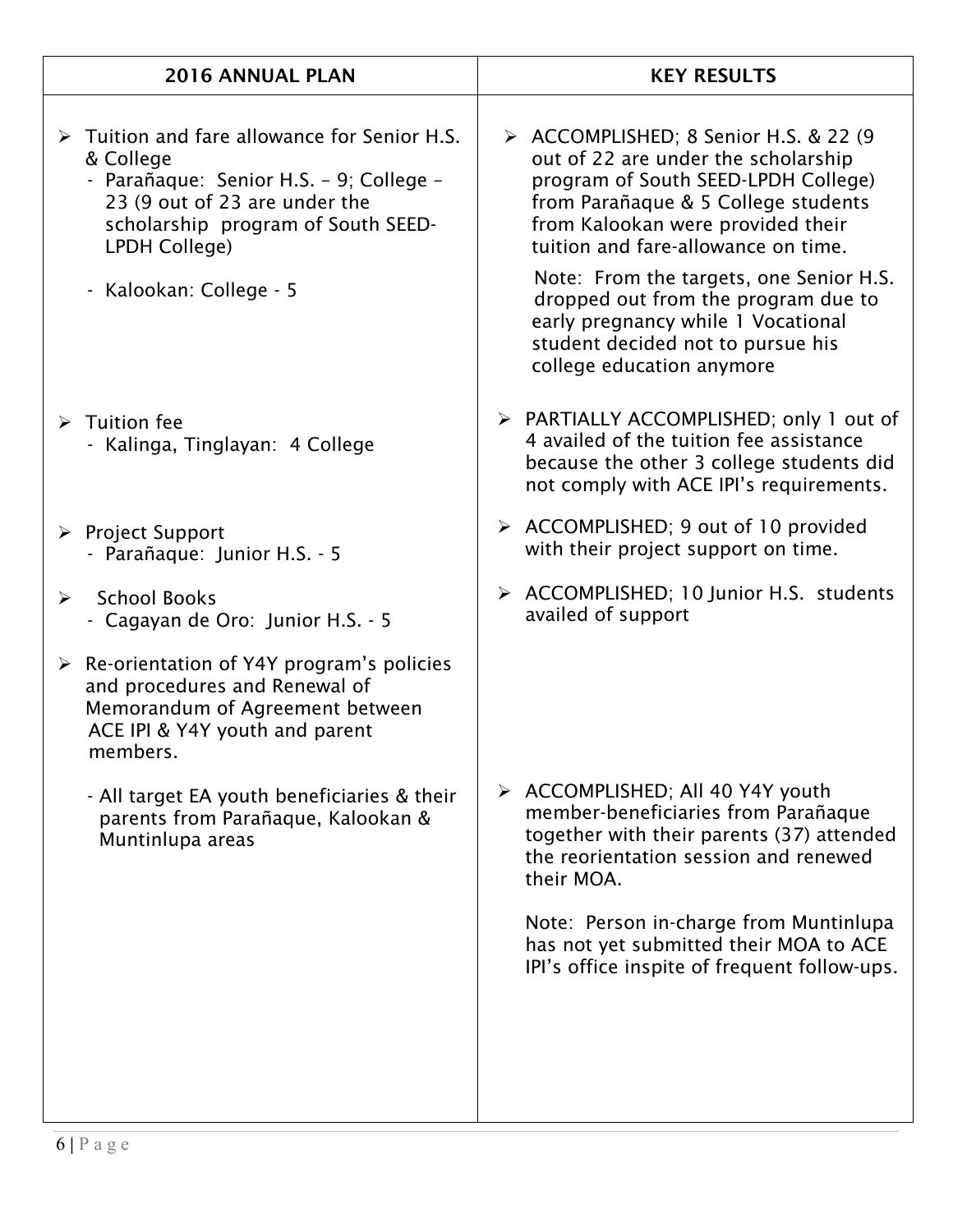| 2016 ANNUAL PLAN                                                                                                                                                                                                                         | <b>KEY RESULTS</b>                                                                                                                                                                                                                                                                                                                                                                                                                                                           |
|------------------------------------------------------------------------------------------------------------------------------------------------------------------------------------------------------------------------------------------|------------------------------------------------------------------------------------------------------------------------------------------------------------------------------------------------------------------------------------------------------------------------------------------------------------------------------------------------------------------------------------------------------------------------------------------------------------------------------|
| $\triangleright$ Provision of review fees for college<br>graduates who will take the board exams.<br>- Parañaque: 5 graduates of B.S.<br>Radiology, 2 of B.S. Medical Technology,<br>1 of B.S. in Accountancy & 1 of B.S. in<br>Pharmacy | $\triangleright$ ACCOMPLISHED; 3 out of 4 Radiology<br>graduates and 2 out of 2 Med Tech<br>students passed the board exams while<br>1 B.S. Accountancy graduate did not<br>make it. A B.S. Pharmacy graduate is<br>scheduled to take her board on January<br>2017.                                                                                                                                                                                                          |
| $\triangleright$ Other services include allowing the use of<br>office internet facility & printing of their<br>school requirements.<br>- Parañaque: 3 Junior H.S., 8 Senior H.S.<br>and 11 College                                       | > ACCOMPLISHED; 6 Junior & Senior H.S., 5<br>college students, 2 graduates (applied for<br>work on line), & 3 volunteers/donors availed<br>of the office internet facility & printing of<br>school requirements.                                                                                                                                                                                                                                                             |
| NON-TARGETTED:                                                                                                                                                                                                                           |                                                                                                                                                                                                                                                                                                                                                                                                                                                                              |
| $\triangleright$ Educational Assistance for Calaca<br>Academy, Batangas                                                                                                                                                                  | > ACCOMPLISHED; 6 new Y4Y Senior H.S.<br>students were provided with tuition fees.<br>students.                                                                                                                                                                                                                                                                                                                                                                              |
| C. COMPETENCY DEVELOPMENT:                                                                                                                                                                                                               |                                                                                                                                                                                                                                                                                                                                                                                                                                                                              |
| Targets: Parañaque only                                                                                                                                                                                                                  |                                                                                                                                                                                                                                                                                                                                                                                                                                                                              |
| a. Personality Development (1 week)                                                                                                                                                                                                      |                                                                                                                                                                                                                                                                                                                                                                                                                                                                              |
| - At least 14 sessions.<br>Attendance: At least 27 Y4Y K-12,<br>Junior & Senior High School & College<br><b>Students</b>                                                                                                                 | > ACCOMPLISHED; 8 sessions were<br>conducted on a 4-6 hours per session.<br>Average no. of participants was 26 out of<br>27 Junior, Senior H.S. & College<br>Outcome: They spoke with confidence;<br>some of them articulated the words<br>slowly and clearly so that everyone would<br>listen and understand. Some participants<br>deliberately spoke and acted in front of<br>others and expressed themselves quite<br>well despite being initially, timid and<br>nervous. |
|                                                                                                                                                                                                                                          |                                                                                                                                                                                                                                                                                                                                                                                                                                                                              |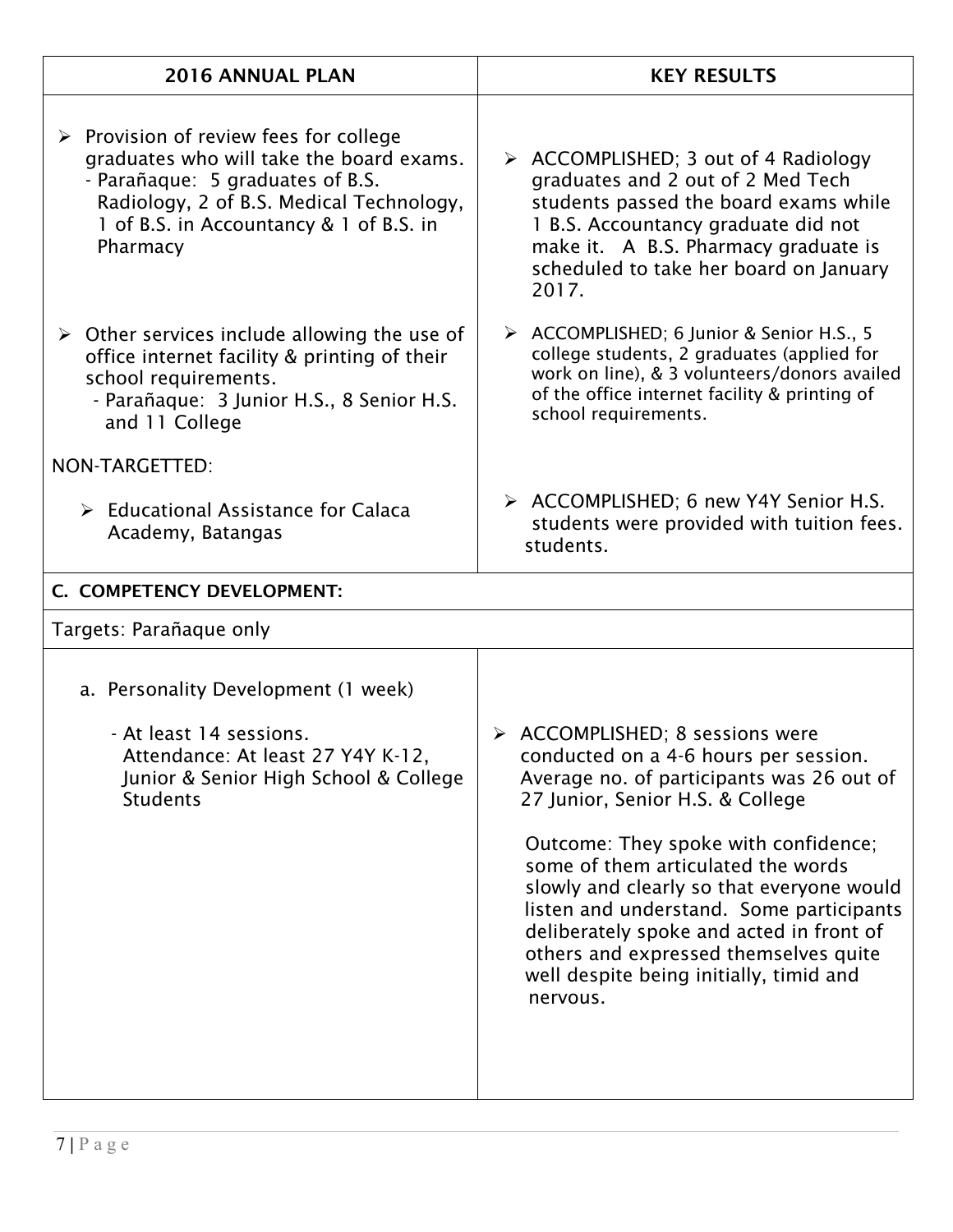| 2016 ANNUAL PLAN                                                                                                                                                                               | <b>KEY RESULTS</b>                                                                                                                                                                                                                                                                                                                                                                                                                                                                                                                                                                                                                                                                                                                                 |
|------------------------------------------------------------------------------------------------------------------------------------------------------------------------------------------------|----------------------------------------------------------------------------------------------------------------------------------------------------------------------------------------------------------------------------------------------------------------------------------------------------------------------------------------------------------------------------------------------------------------------------------------------------------------------------------------------------------------------------------------------------------------------------------------------------------------------------------------------------------------------------------------------------------------------------------------------------|
| b. Building Interpersonal Relationship<br>Skills & Self Concept (2 weeks)<br>- At least 14 sessions.<br>Attendance: At least 27 Y4Y K-12,<br>Junior & Senior High School & College<br>students | $\triangleright$ ACCOMPLISHED; 4 sessions were<br>conducted at 4-6 hours per session.<br>Average no. of participants was 26 out of<br>27 Junior, Senior & College students.<br>Outcome: Participants' interpersonal<br>skills were most tested during group<br>works. They resolved simple conflicts<br>well. Though some did not speak their<br>minds, most of them expressed their<br>ideas freely, countered and reasoned<br>against a different idea, and finally<br>concluded and came up with a final idea.<br>They expressed desire to give a better<br>Group presentation than others,<br>occasionally patting their group mates<br>with a reminder to give his/her best, but<br>kind enough to appreciate other groups'<br>presentations. |
| c. Math & English Proficiency                                                                                                                                                                  |                                                                                                                                                                                                                                                                                                                                                                                                                                                                                                                                                                                                                                                                                                                                                    |
| - At least 13 sessions in English & 12<br>sessions in Math are conducted &<br>attended by 15 Y4Y youth<br>participants from Parañaque                                                          | > PARTIALLY ACCOMPLISHED; There were<br>only 7 sessions conducted with an<br>average of 13 participants. The English<br>class started last August 20 up to<br>November 12, 2016.<br>Notes:<br>1) English teacher was back to regular<br>work;<br>2) No Math class was conducted<br>due to unavailability of volunteer<br>teacher.                                                                                                                                                                                                                                                                                                                                                                                                                  |
| d. Board Games<br>- At least 21 sessions conducted &<br>attended by 15 Y4Y youth<br>participants from Parañaque.                                                                               | $\triangleright$ ACCOMPLISHED; 8 half-day sessions<br>attended by 20 Y4Y youth participants.<br>These games (Monopoly, Uno, Jenga,<br>Ultimate Werewolf, Splendor, Mille<br>Bomes & Avalon) improved their<br>interaction with fellow Y4Y members<br>and developed their creative & critical                                                                                                                                                                                                                                                                                                                                                                                                                                                       |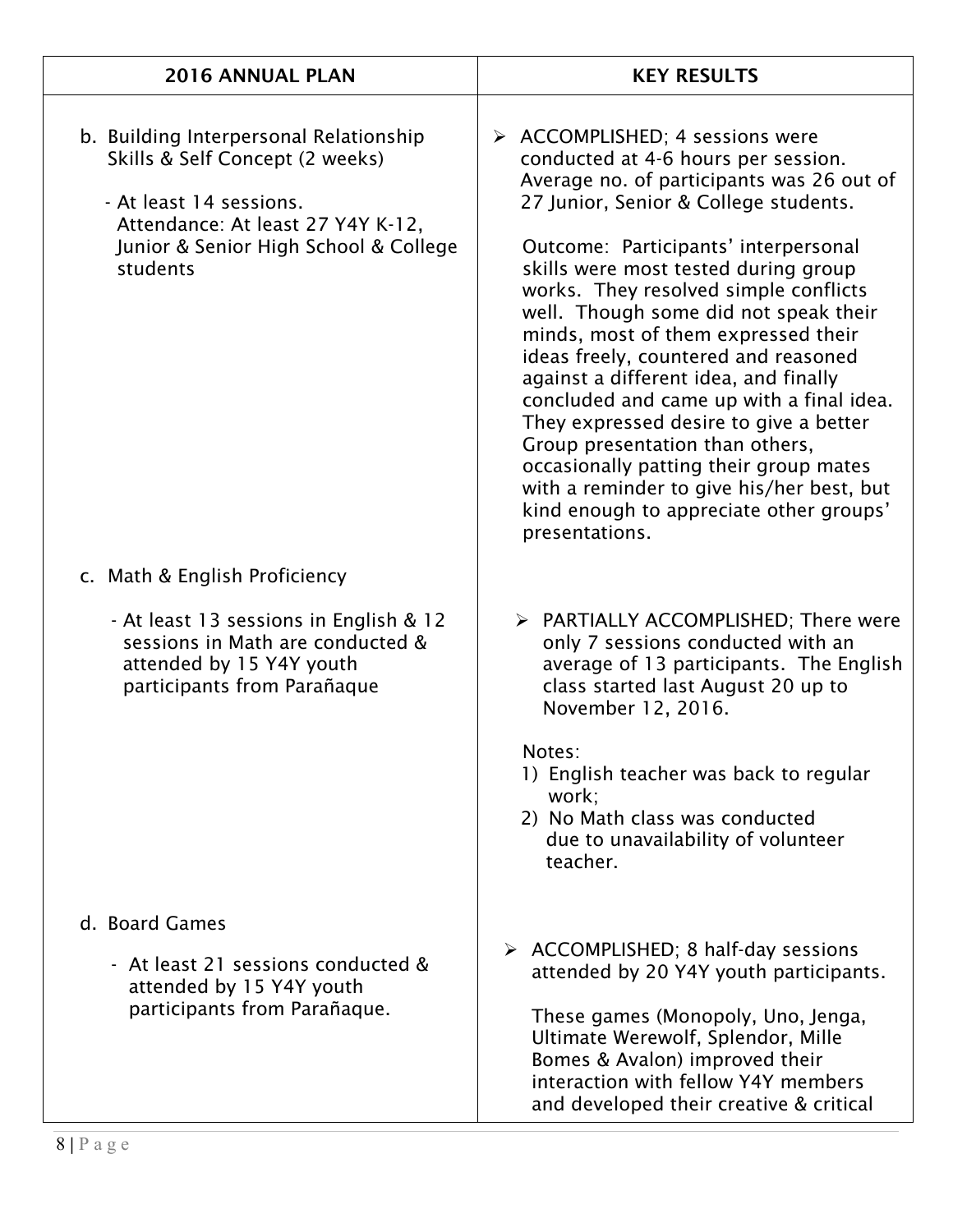| <b>2016 ANNUAL PLAN</b>                                                                                                                                                                                                                                                         | <b>KEY RESULTS</b>                                                                                                                                                                                                                                                                                                                                                                                                                                                                                                                                                                                                                                                                                                                                                                                                                                                                                                                                                                                                                                                                                                                                                     |
|---------------------------------------------------------------------------------------------------------------------------------------------------------------------------------------------------------------------------------------------------------------------------------|------------------------------------------------------------------------------------------------------------------------------------------------------------------------------------------------------------------------------------------------------------------------------------------------------------------------------------------------------------------------------------------------------------------------------------------------------------------------------------------------------------------------------------------------------------------------------------------------------------------------------------------------------------------------------------------------------------------------------------------------------------------------------------------------------------------------------------------------------------------------------------------------------------------------------------------------------------------------------------------------------------------------------------------------------------------------------------------------------------------------------------------------------------------------|
| e. Team Building (Overnight)<br>- Paranaque: At least 35 K-12 & Senior<br>High School Y4Y member-<br>beneficiaries (mother volunteers<br>included) who have completed their<br>attendance to summer activities<br>Note: Depends on availability of funds;<br>to look for donors | thinking. These also served as an<br>alternative to online activities.<br>$\triangleright$ ACCOMPLISHED; This was held last May<br>28-29, 2016 at Camp Benjamin, Alfonso,<br>Cavite with Mr. Harold Magsilang as<br>facilitator. A foreign donor was tapped.<br>Learnings/Lessons:<br>The entire obstacle course can be compared<br>to one's journey through life - with various<br>problems being encountered that need to be<br>dealt with and eventually resolved.<br>a) The series of challenges not only<br>demanded physical fitness and<br>stamina but it also made full use of<br>the participants' mental alertness,<br>intellectual capability and emotional<br>strength.<br>b) Most of the participants were able to<br>enhance their understanding of<br>themselves and co-team members -<br>their individual and personal strengths<br>and weaknesses.<br>c) Amidst the confusion resulting from<br>differences in opinions, from stress<br>and pressures, one must try to remain<br>calm and objective.<br>d) Patience and cooperation, listening to<br>others and openness to their opinions<br>are ultimately the keys to developing<br>real teamwork. |
| Tutorials in English for Kalookan will<br>continue to be part of its monthly Values<br>Reintegration.<br>At least 8 sessions with at least 5 youth in<br>Attendance                                                                                                             | > PARTIALLY ACCOMPLISHED; Only 5 out of 8<br>sessions conducted due to:<br>- Facilitator's decision to defer the said<br>sessions to give more time for Values and<br>Church teachings on current issues.                                                                                                                                                                                                                                                                                                                                                                                                                                                                                                                                                                                                                                                                                                                                                                                                                                                                                                                                                              |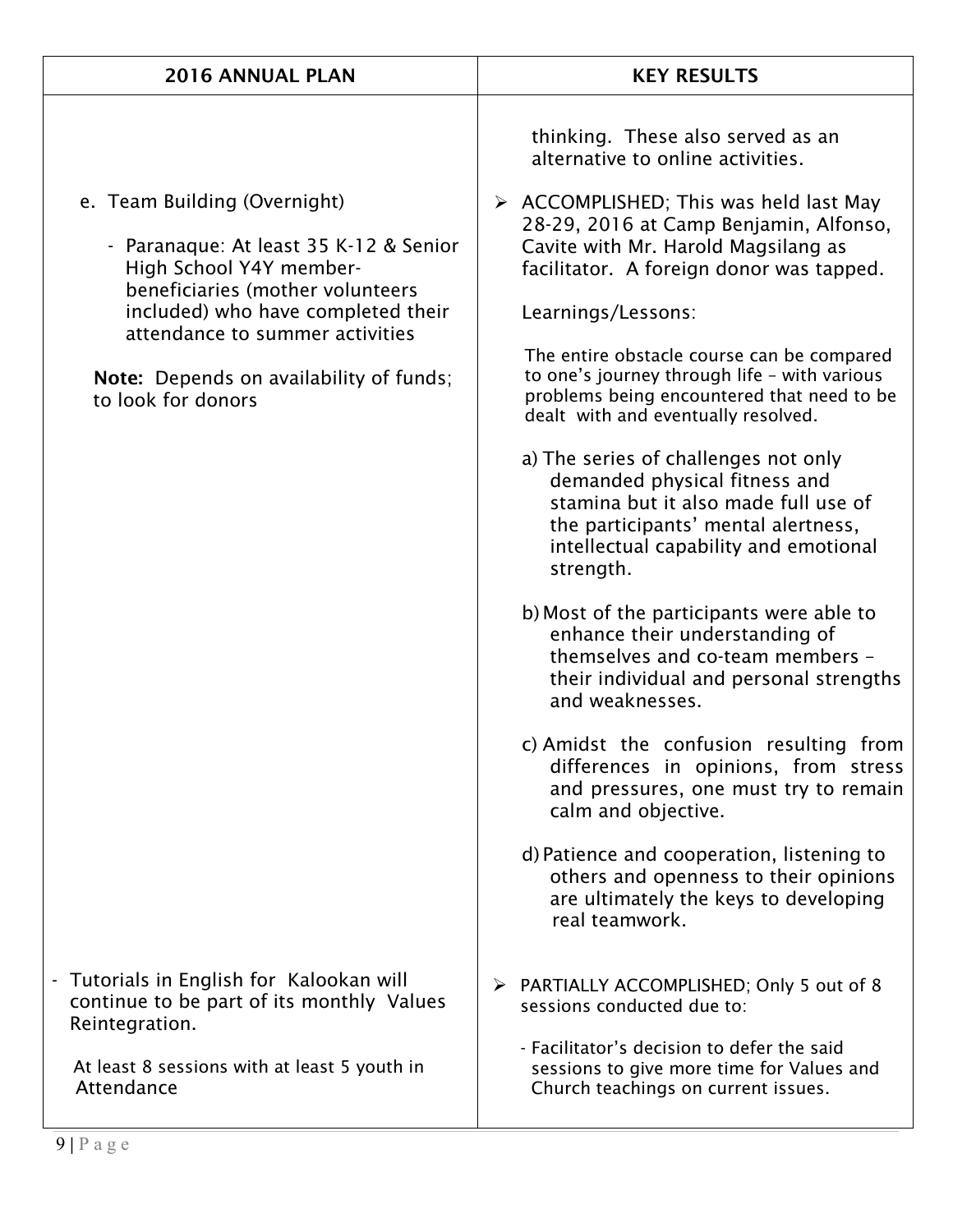## D. COMMUNITY ACTION & VOLUNTEERISM

## Targets:

| a. Active participation in parish-based<br>programs & activities.<br>Participants:<br>At least 49 out of 72 Y4Y Parañaque<br>youth & parents | > ACCOMPLISHED; at least 34 Y4Y youth &<br>31 mothers are either members already<br>of parish' mandated organizations or just<br>active participants of programs and<br>activities.<br>Youth - 11 are altar servers, 5 are choir<br>members, 6 PREX, 3 are<br>lectors/commentators, 10 are usherettes<br>& collectors & 18 YUP members & 5<br>Legion of Mary<br>Parents - 1 choir member, 2 are members<br>of Legion of Mary & 1 member of Mother<br>Butlers' Guild, 4 are members of<br>Handmaids of the Lord/Singles for Christ,<br>1 SSVP (Society of St. Vincent de Paul)<br>while 12 mothers actively joins the BEC<br>(Integrated with Marian Cenacle Prayer &<br>Legion of Mary) and 6 attends Catechism. |
|----------------------------------------------------------------------------------------------------------------------------------------------|------------------------------------------------------------------------------------------------------------------------------------------------------------------------------------------------------------------------------------------------------------------------------------------------------------------------------------------------------------------------------------------------------------------------------------------------------------------------------------------------------------------------------------------------------------------------------------------------------------------------------------------------------------------------------------------------------------------|
| b. Coaching and Supervision of<br>volunteers:<br>- Area coordinators & their assistants                                                      |                                                                                                                                                                                                                                                                                                                                                                                                                                                                                                                                                                                                                                                                                                                  |
| Parañaque:                                                                                                                                   |                                                                                                                                                                                                                                                                                                                                                                                                                                                                                                                                                                                                                                                                                                                  |
| - At least 5 area coordinators and 5<br>assistant area coordinators                                                                          | $\triangleright$ ACCOMPLISHED; new set of 5 area<br>coordinators and 5 assistants were<br>elected; they were supervised and coached<br>in performing their tasks. They also<br>regularly attend the monthly area<br>coordinators' meeting.                                                                                                                                                                                                                                                                                                                                                                                                                                                                       |
| - Volunteers for office work & program<br>operations                                                                                         |                                                                                                                                                                                                                                                                                                                                                                                                                                                                                                                                                                                                                                                                                                                  |
| At least 2 volunteers render regular<br>administrative & program services.                                                                   | > ACCOMPLISHED: The two mothers serve<br>as regular volunteers.                                                                                                                                                                                                                                                                                                                                                                                                                                                                                                                                                                                                                                                  |
|                                                                                                                                              |                                                                                                                                                                                                                                                                                                                                                                                                                                                                                                                                                                                                                                                                                                                  |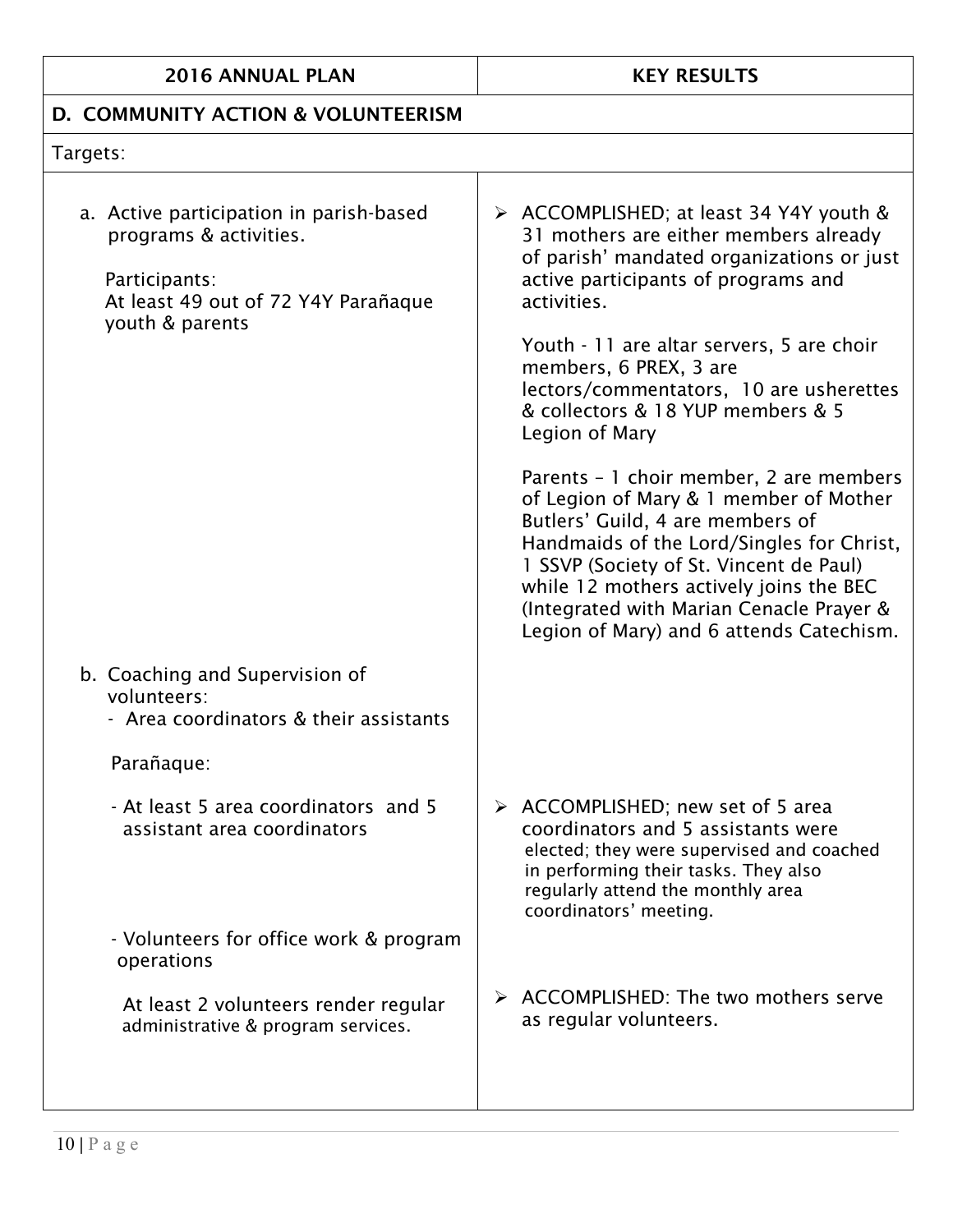| 2016 ANNUAL PLAN                                                                                                                                                                                                                                                                                                                                                     | <b>KEY RESULTS</b>                                                                                                                                                                                                                                                                                                                                                                                                                                                                      |  |
|----------------------------------------------------------------------------------------------------------------------------------------------------------------------------------------------------------------------------------------------------------------------------------------------------------------------------------------------------------------------|-----------------------------------------------------------------------------------------------------------------------------------------------------------------------------------------------------------------------------------------------------------------------------------------------------------------------------------------------------------------------------------------------------------------------------------------------------------------------------------------|--|
| II. LIVELIHOOD PROJECT                                                                                                                                                                                                                                                                                                                                               |                                                                                                                                                                                                                                                                                                                                                                                                                                                                                         |  |
| Targets:                                                                                                                                                                                                                                                                                                                                                             |                                                                                                                                                                                                                                                                                                                                                                                                                                                                                         |  |
| - Production and marketing of laundry<br>powder, fabric conditioner, liquid detergent,<br>cleaning aid, including liquid handsoap and<br>hand sanitizer.<br>A maximum of P30,000.00 worth of<br>products will be sold.<br>All regular donors and supporters will<br>receive these products as giveaways during<br>special occasions.                                 | $\triangleright$ PARTIALLY ACCOMPLISHED; 65% of goal<br>or P19,565.00 worth of products were<br>sold.<br>> ACCOMPLISHED; Note: Distributed to 6<br>organizations & 87regular<br>donors/supporters                                                                                                                                                                                                                                                                                       |  |
| III. ADVOCACY, NETWORKING & RESOURCE MOBILIZATION                                                                                                                                                                                                                                                                                                                    |                                                                                                                                                                                                                                                                                                                                                                                                                                                                                         |  |
| a. 2016 Annual Report and Letters<br>(renewal of sponsorship) to regular<br>donors:<br>- Thank you & Christmas cards from<br>beneficiaries.<br>- All Y4Y regular program sponsors<br>b. ACE IPI's 11 <sup>th</sup> Anniversary Celebration<br>- Publication and distribution of a<br>coffee table book, 'A Decade of<br>Grace"<br>- Thanksgiving Mass & 9-day Novena | ▶ 2016 Annual Report and letters (renewal<br>of sponsorship) to regular donors to be<br>distributed on April, 2017;<br>Thank you & Christmas cards from Y4Y<br>youth member-beneficiaries were<br>collected and delivered together with the<br>respective gift packages for ACE iPI's<br>regular and new donors.<br>$\triangleright$ ACCOMPLISHED; there were 230 copies<br>Printed; distributed to all donors and<br>other concerned parties<br>> Accomplished: Held March 03, 2016 at |  |
|                                                                                                                                                                                                                                                                                                                                                                      | the Our Lady of Unity Parish and<br>presided by Fr. Jewel Palmani with about<br>57 youth & parents, and 20 members,<br>volunteers and guests.                                                                                                                                                                                                                                                                                                                                           |  |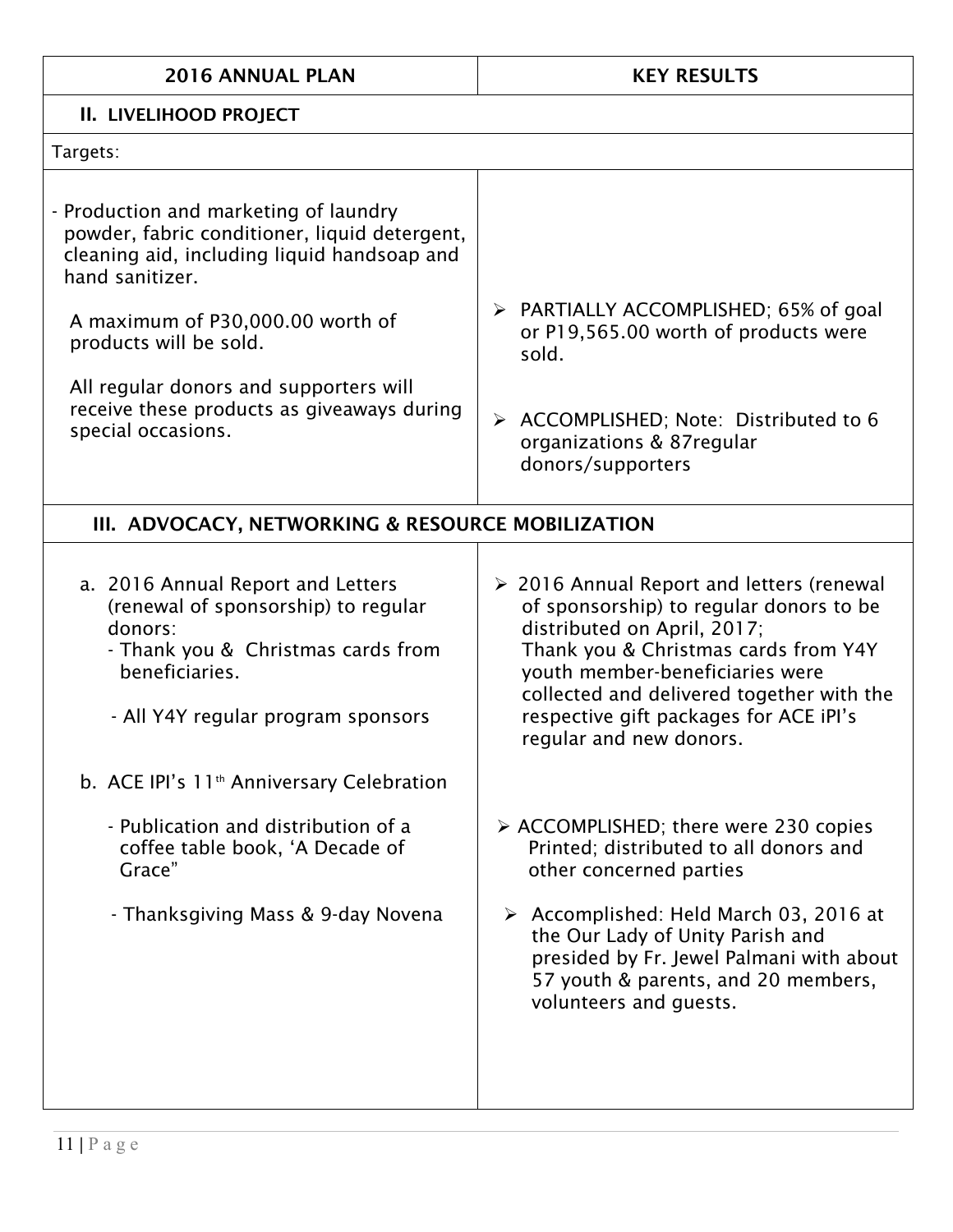| <b>2016 ANNUAL PLAN</b>                                                                                                                                                           | <b>KEY RESULTS</b>                                                                                                                                                                                                   |
|-----------------------------------------------------------------------------------------------------------------------------------------------------------------------------------|----------------------------------------------------------------------------------------------------------------------------------------------------------------------------------------------------------------------|
| c. Solicitation & partnerships/tie-ups for<br>support of direct Program costs.<br>- Individual donors/sponsors,<br>organizations, partners and groups<br>Goal: P 620,000.00       | $\triangleright$ ACCOMPLISHED:<br>Total restricted funds raised thru direct<br>local and foreign solicitations including<br>grants from partner-organizations<br>amounted to P 679,205.25                            |
| d. Network/solicit from all interested<br>friends and contacts for support of<br>Operational/Administrative costs.<br>- Goal: P490.000.00                                         | > PARTIALLY ACCOMPLISHED;<br>Total amount solicited: P354, 921.15<br>that already included the P148,700.00<br>from Phil. Charities Foundation.<br>Note: Donation from Dr. Joy Bruce was<br>limited to 5 months only. |
| <b>OUTREACH missions:</b>                                                                                                                                                         |                                                                                                                                                                                                                      |
| 1. One day visit to the following:                                                                                                                                                | <b>ALL ACCOMPLISHED:</b><br>➤                                                                                                                                                                                        |
| a) Persons with Disability - Bahay ni<br>San Jose, Alfonso, Cavite; Balay<br>Alima in Indang, Cavite; and Our<br>Lady of Perpetual Help Children's<br>Home, Labac, Taal, Batangas | a.) Jan. 27 & Oct. 6, 2016: Visits made to<br>the 4 homes/centers, as targeted.                                                                                                                                      |
| b) Elderly prisoners - Correctional<br><b>Institution for Women</b>                                                                                                               | b.) Oct. 18, 2016 Socialization with about<br>60 Elderly and visitorless inmates but<br>this time at Camp Sampaguita, NBP,<br>Muntinlupa.(a national prison)                                                         |
| c) Tala Elementary School, Tala,<br>Kalookan City                                                                                                                                 | c.) The visit was made last November 26,<br>2016. School supplies, chocolates,<br>goodies and bracelets were given to<br>about 300 children.                                                                         |
| 2. One-day care for:<br>a) Children                                                                                                                                               | > ACCOMPLISHED;<br>a.) Held last September 17, 2016, 50 non-<br>Y4Y members from 5 target sites ages<br>5-8 years old benefitted.                                                                                    |
| b) Sick Elders<br>- Selected households within the 5<br>Areas in Paranaque only                                                                                                   | b.) September 24, 2016 - Visit made to 6<br>abused & neglected elderly whose ages<br>range from 58 to 89 yrs old within the 3<br>target sites.                                                                       |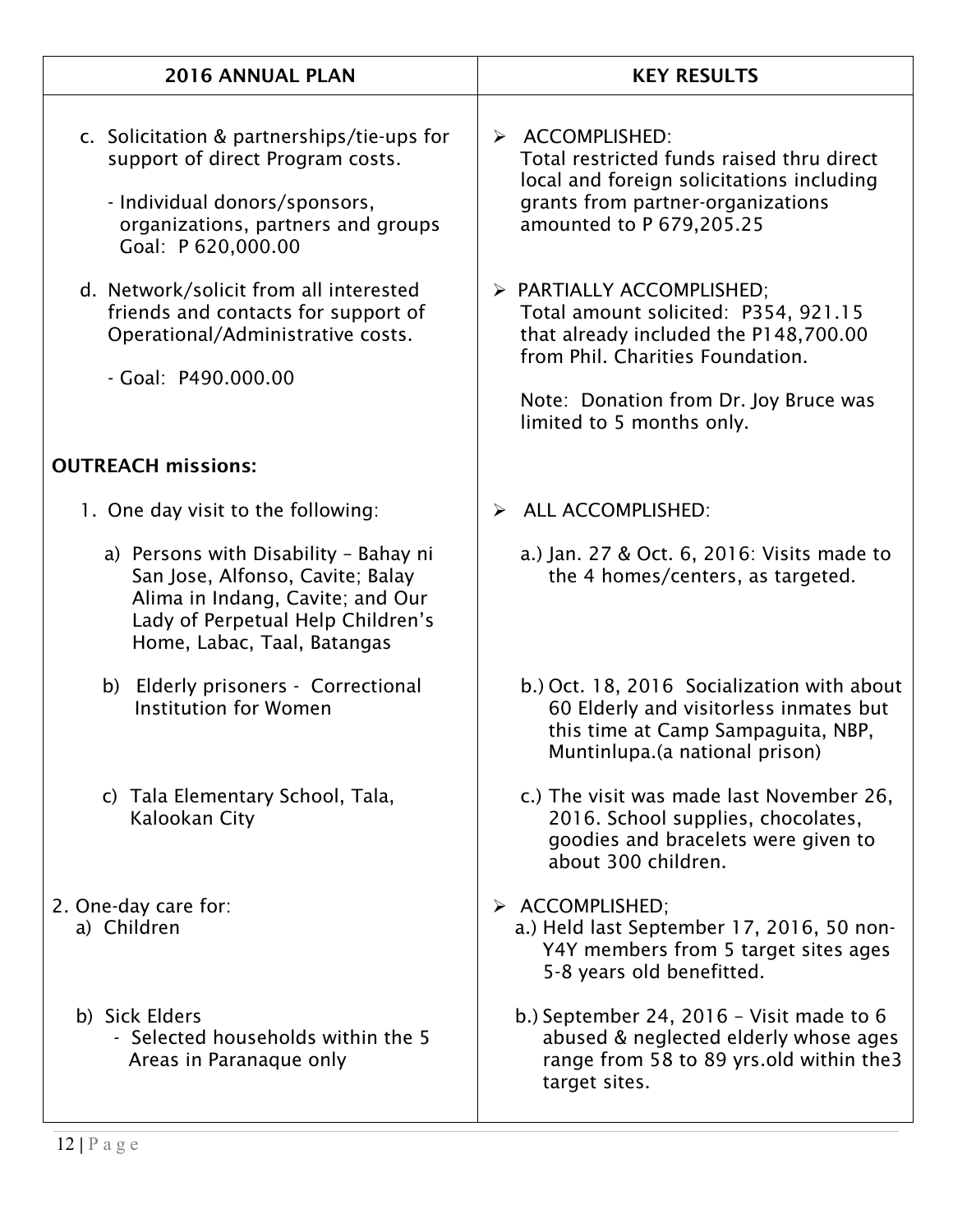| 2016 ANNUAL PLAN                                                                                                                                          | <b>KEY RESULTS</b>                                                                                                        |  |
|-----------------------------------------------------------------------------------------------------------------------------------------------------------|---------------------------------------------------------------------------------------------------------------------------|--|
|                                                                                                                                                           | Note: Activities included feeding, pray-over<br>and interaction                                                           |  |
| III. ADMINISTRATIVE/OPERATIONS including REPAIRS, MAINTENANCE AND FIXED<br><b>ASSET PURCHASE.</b>                                                         |                                                                                                                           |  |
| Targets:                                                                                                                                                  |                                                                                                                           |  |
| 1. Filing of all government reportorial and<br>renewal of requirements.                                                                                   |                                                                                                                           |  |
| Timely filing of all reportorial<br>requirements to SEC; renewal of Mayor's<br>permit & Audited financial statements to<br>BIR.                           | <b>ACCOMPLISHED</b>                                                                                                       |  |
| 2. Recording & filing of documents/data and<br>facilitating program logistics and<br>materials.                                                           |                                                                                                                           |  |
| Systematic filing; updated & orderly<br>recordings for easy reference and retrieval;<br>adequate and timely preparations for the<br>conduct of activities | $\triangleright$ ACCOMPLISHED                                                                                             |  |
| 3. Annual Teleconference/Board<br>Meetings/Assessment & Planning Session                                                                                  | > ACCOMPLISHED;                                                                                                           |  |
| - At least 7 of the 9 Board members<br>present.                                                                                                           | Held last February 13, 2016 with 7 Board<br>members and 9 other regular members<br>including those from CDO participated. |  |
| - About 7 regular ACEIPI members other<br>than the Board are present.                                                                                     | All pertinent documents were submitted<br>accordingly, as targeted.                                                       |  |
| - All pertinent documents are<br>submitted to all Board members at<br>least one week before Teleconference<br>date of 2017                                |                                                                                                                           |  |
| 4. Annual Updating of Website                                                                                                                             | $\triangleright$ A decade-long set of activities were<br>already uploaded until March 2016                                |  |
| - Articles and activities for at least 8<br>months of 2016 are uploaded                                                                                   | Updates on the rest of 2016 are still<br>ongoing; awaiting final annual reports                                           |  |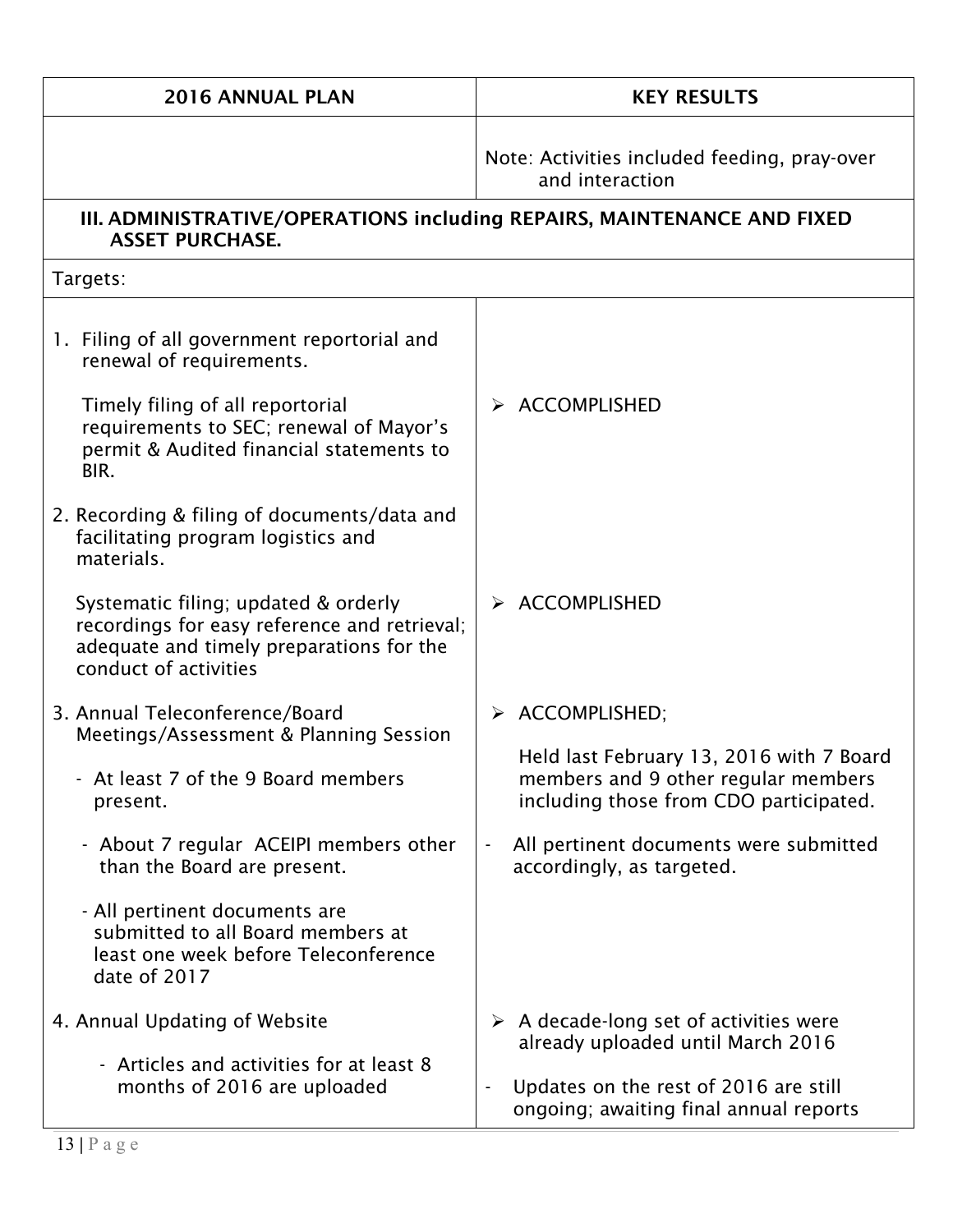| <b>2016 ANNUAL PLAN</b>                                                             | <b>KEY RESULTS</b>                                                                                                                                                                                                                                     |
|-------------------------------------------------------------------------------------|--------------------------------------------------------------------------------------------------------------------------------------------------------------------------------------------------------------------------------------------------------|
|                                                                                     | of 2016; to include also updates up to<br>the 2017 teleconference.                                                                                                                                                                                     |
| 5. Registration of ACE IPI to Pag-ibig fund<br>membership & Social Security System. |                                                                                                                                                                                                                                                        |
| - All pertinent documents are submitted to<br>the 2 agencies.                       | > ACCOMPLISHED                                                                                                                                                                                                                                         |
| - At least 2 mother volunteers are<br>registered for membership.                    | > PARTIALLY ACCOMPLISHED; only one<br>mother volunteer was registered<br>because the other one has problem with<br>her birth certificate. Correction of said<br>birth certificate still in process.                                                    |
| IV. ACE IPI CAGAYAN DE ORO CITY                                                     |                                                                                                                                                                                                                                                        |
| 1. Assistance to ACE – CDO and its target<br>beneficiaries                          |                                                                                                                                                                                                                                                        |
| - Technical and/or financial assistance<br>as requested.                            | $\triangleright$ ACCOMPLISHED; provided them with<br>documents for reference during the<br>teleconference. Sent reimbursement of<br>P12,900.00 to VP CdO for TNK budget<br>expenses                                                                    |
| - A separate annual meeting with ACE IPI-<br>CDO will be scheduled.                 | $\triangleright$ Conducted last Jan. 18-21, 2016 with 2<br>Board members and Spiritual Adviser, Fr.<br>Lambert B. Legaspino and attended by<br>Vicki Neri, VP for CDO and volunteers<br>Rey Lumarga, Sr. Jesse Mary Grace R.<br>Rosabal 7 Liza Cabang. |
|                                                                                     |                                                                                                                                                                                                                                                        |